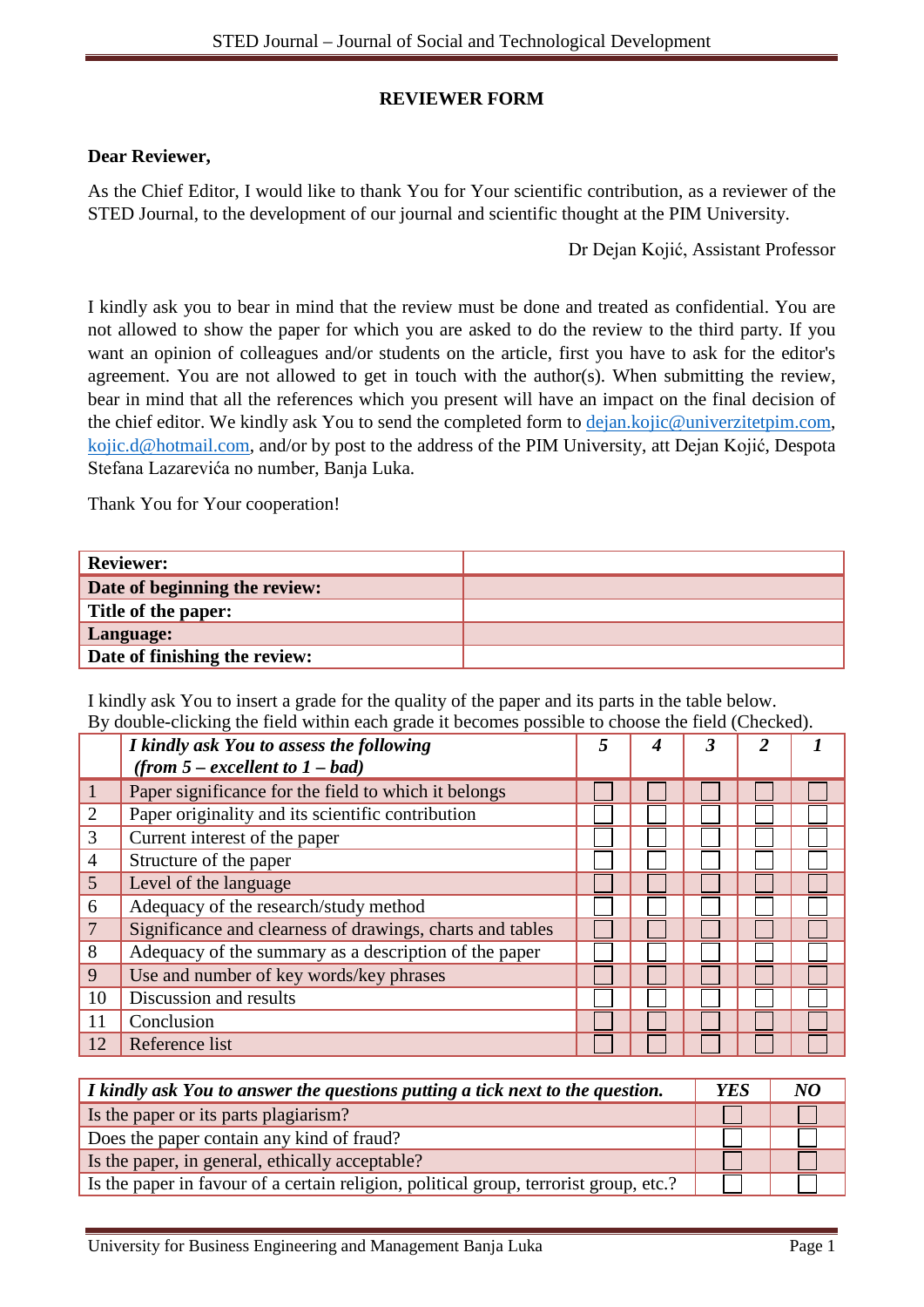**Comments of the reviewer addressed to author(s).** *We kindly ask you to describe in detail the parts which should be modified and to give concrete advice, so the author(s) could improve their paper.*

|                           | Original Scientific Paper                 |
|---------------------------|-------------------------------------------|
| We kindly ask You to give | <b>Review Paper</b>                       |
| for<br>suggestion<br>vour | <b>Short or Preliminary Communication</b> |
| classifying the paper     | Scientific Review                         |
|                           | <b>Professional Paper</b>                 |

**Original scientific paper** is a paper which is basically organised according to the IMRAD scheme (Introduction, Methods, Results And Discussion) for experimental research or in a descriptive way for descriptive scientific fields, in which one for the first time publishes the text on results of their own research carried out applying the scientific methods, which are described textually and which enable that the research is repeated in case of need, and the established facts are checked.

**Review scientific article** represents a review of the latest papers of a certain subject field, with the aim to summarise, analyse, synthesise and evaluate the information already published, and moreover it brings new syntheses which also include necessarily the results of the author's own research.

**Short or preliminary communication** is an original scientific paper, but of a less extent or preliminary character, in which some elements of the IMRAD can be omitted, and it is about summarised presenting the results of a finished original research paper or article which is still in development (Working Paper).

**Scientific review, that is, a polemic** is a discussion of a certain scientific topic based specifically on scientific argumentation, in which the author proves the correctness of a certain criterion of their opinion, that is, they confirm or reject other authors' findings.

**Professional paper** is a contribution in which experience useful for improving the professional practice is offered, but which is not necessarily based on a scientific method, that is, the emphasis is on the usability of the results of original research and on spreading knowledge, and the text has to be adjusted to the professional and scientific level of the professional community for who the paper is intended.

| We kindly ask You to give    | Accept, no modifications needed               |
|------------------------------|-----------------------------------------------|
| your final judgement on this | Accept, but minor modifications are necessary |
| paper choosing one of the    | Accept, but major modifications are necessary |
| options from the menu on the | Reject, bad quality/ off-topic                |
| right.                       | Reject, ethical issues                        |